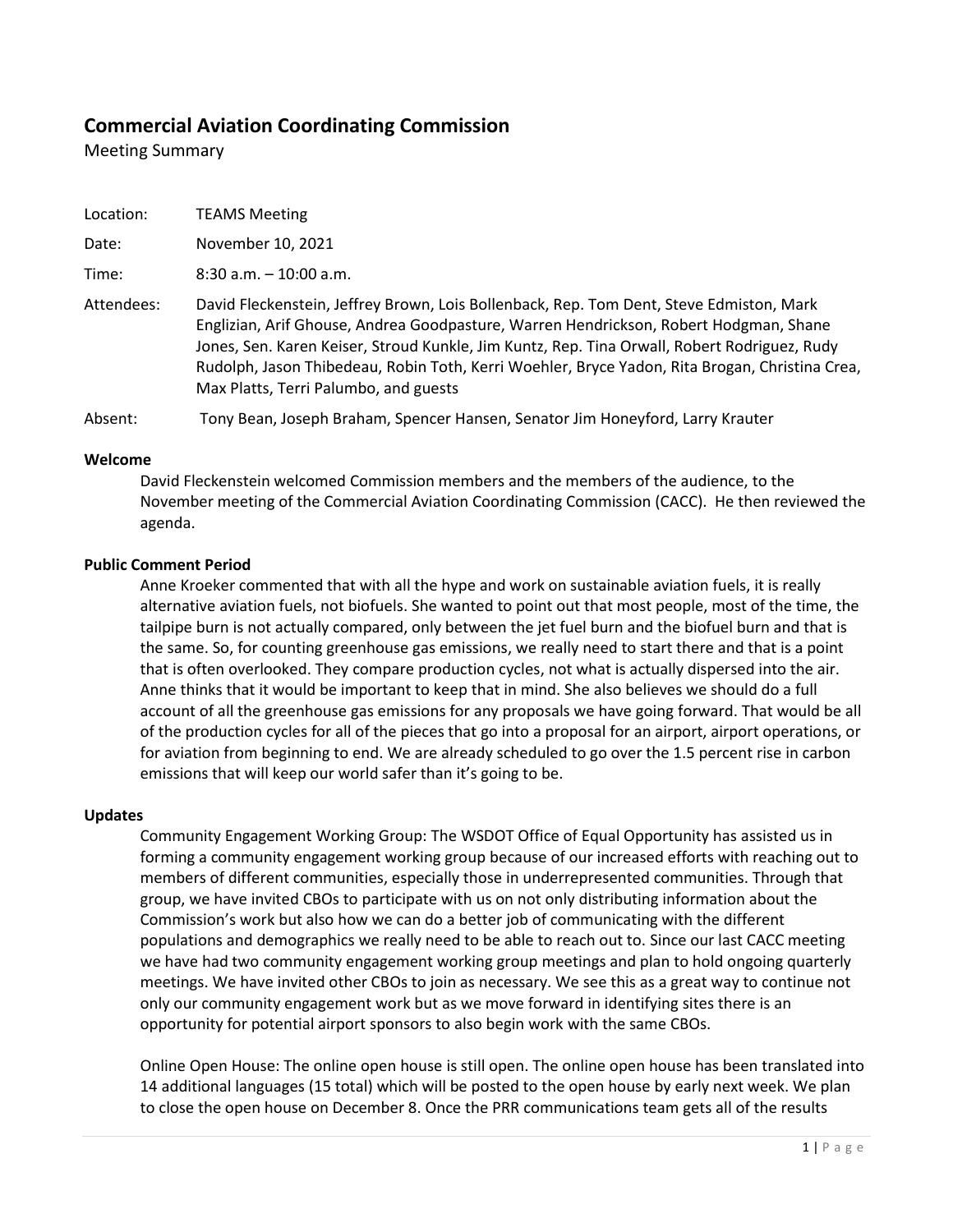together, we will get them out to the Commission members and post them on the website. To date, we've had over 2,600 actual responses, with people responding to the survey. David said he read through several of the comments that were included in those. Many were favorable and there are some good comments for us to consider as Commission members.

Webinars: There is one remaining planned webinar, requested by Commission members to help them better understand some of the considerations for our guiding principles. The two remaining presentations (one webinar) are on social equity and environmental justice. David's recommendation is that we hold that webinar in December. Then in January we will look at finalizing the six potential sites to increase capacity through a vote so we can meet the February deadline.

The planning group has finalized task order one for the aviation consultant that is doing the work on the Aviation System Plan. That aviation consultant is going to provide some of their work on the plan to inform the Commission's work especially looking at options for potential greenfield sites. Task order one includes front loaded items Commission members may need to consider. The Aviation System Plan work will go out approximately two years and our work will potentially be done before then.

## **Webinar**

Greenhouse gas (GHG) emissions – Karin Landsberg, Senior Policy Specialist – Air Quality and Climate/WSDOT Environmental. State GHG limits were passed by the legislature and updated approximately two years ago to better reflect the current science and international commitments. Using 1990 as the baseline, this legislation tries to get us to zero emissions or close to, by 2050. Transportation emissions are the biggest sector of emissions in the economy. Approximately half of all transportation emissions in Washington comes from on-road gasoline vehicles and roughly equates to the light duty vehicles on the road. The on-road diesel which is heavy duty vehicles is approximately 20 percent of Washington's transportation emissions. Jet fuel and AV gas combined is approximately 21 percent of all transportation emissions *(at the request of Rep Dent, we clarified that AV gas makes up less than 1% of those combined emissions)*.

Reducing emissions includes three components, travel distance, vehicle efficiency, and fuel carbon content. A fairly new and more closely addressed concept is embodied emissions, used for building infrastructure. These are the emissions released in extracting, refining, manufacturing, transporting, and installing the materials used in construction (e.g. roadway, runway, bridge).

Boeing ecoDemonstrator Program – Rae Lutters, ecoDemonstrator Program Manager/The Boeing Company. Boeing's ecoDemonstrator program has been in existence since 2012. Innovations to make flying safer, cleaner, and quieter include using recycled carbon fiber, utilizing waste from other aircraft on new aircraft to keep it from being sent to a landfill, reducing community noise by looking at noise treatments on engines, and new technology collecting greenhouse gas emissions data (real time). Part of the program is focused on increasing the sustainable aviation fuel blends to lower the carbon footprint. The production of fuel blends is the current limiting factor, and the cost is significantly more than Jet A fuel. Boeing is currently focusing on using agricultural waste (old cooking fats, tree branches, renewable energies) for fuel blends. The aircraft engine fire suppression system uses halon, which is not being made any more and has high greenhouse gas emissions. They are looking at a better alternative fire suppression system and are close to having one.